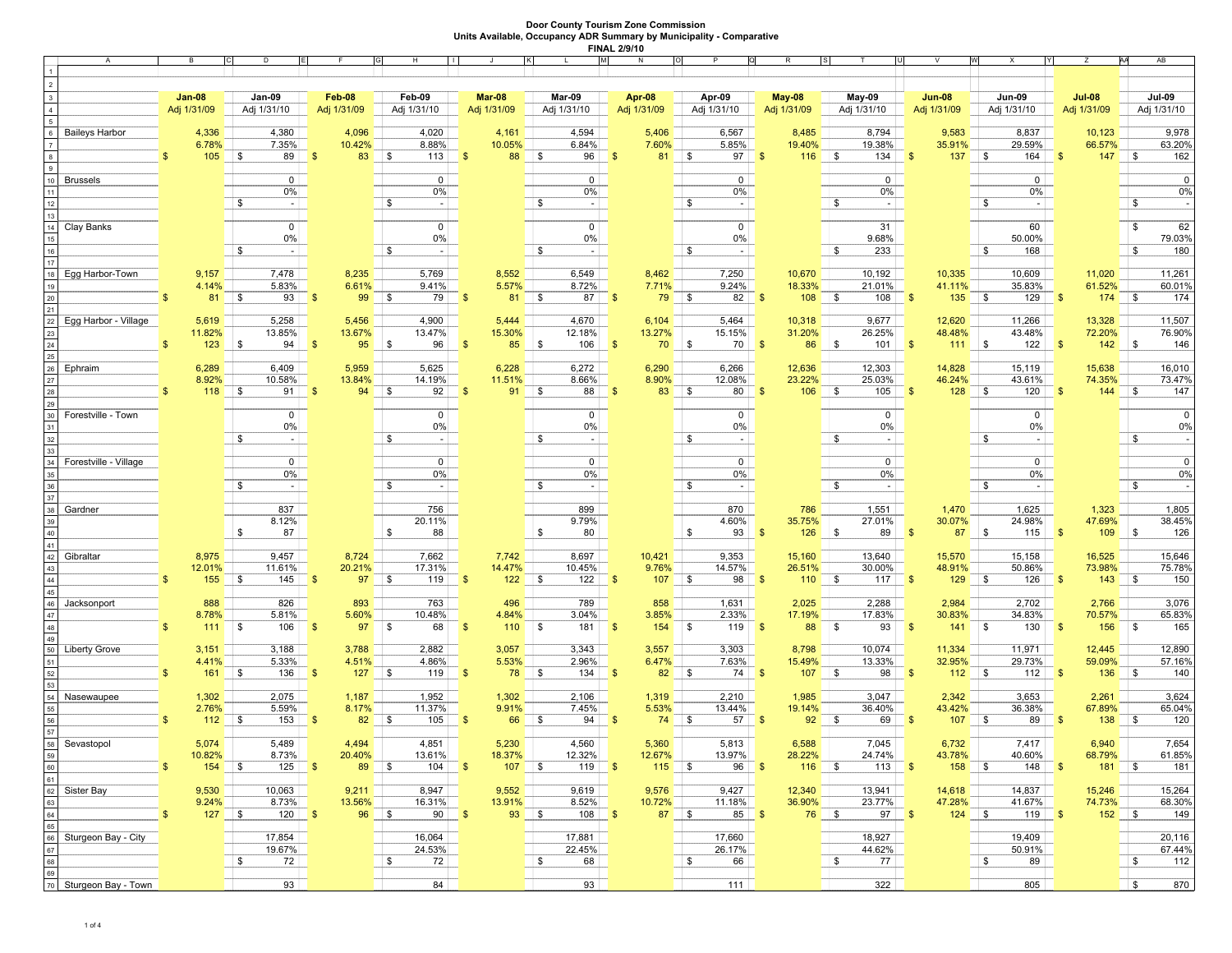|          | A                                             |  |               | D              |             |          | H              |               |              |             | IмI           | $\overline{O}$ |             | R             |        |             |               |               |               | AΑ           | AB          |
|----------|-----------------------------------------------|--|---------------|----------------|-------------|----------|----------------|---------------|--------------|-------------|---------------|----------------|-------------|---------------|--------|-------------|---------------|---------------|---------------|--------------|-------------|
|          |                                               |  | <b>Jan-08</b> | Jan-09         | Feb 08      |          | Feb-09         | <b>Mar-08</b> |              | Mar-09      | <b>Apr 08</b> |                | Apr-09      | <b>May 08</b> |        | May-09      | <b>Jun 08</b> | <b>Jun-09</b> | <b>Jul 08</b> |              | Jul-09      |
|          |                                               |  | Adj 1/31/09   | Adj 1/31/10    | Adj 1/31/09 |          | Adj 1/31/10    | Adj 1/31/09   |              | Adj 1/31/10 | Adj 1/31/09   |                | Adj 1/31/10 | Adj 1/31/09   |        | Adj 1/31/10 | Adj 1/31/09   | Adj 1/31/10   | Adj 1/31/09   |              | Adj 1/31/10 |
|          |                                               |  |               | 17.20%         |             |          | 16.67%         |               |              | 11.83%      |               |                | 12.61%      |               |        | 14.60%      |               | 29.69%        |               |              | 62.41%      |
|          |                                               |  |               | 124            |             |          | 138            |               | -S           | 87          |               | S              | 116         |               |        | 112         |               | 121           |               |              | 143         |
| 73       |                                               |  |               |                |             |          |                |               |              |             |               |                |             |               |        |             |               |               |               |              |             |
|          | Union                                         |  |               | $\overline{0}$ |             |          | 0 <sup>1</sup> |               |              |             |               |                |             |               |        | $\Omega$    |               | 60            |               |              | 93          |
| 75       |                                               |  |               | $0\%$          |             |          | 0%             |               |              | 0%          |               |                | 0%          |               |        | 0%          |               | 0%            |               |              | 27.96%      |
| 76       |                                               |  |               | - \$           |             |          |                |               |              |             |               | \$             |             |               |        |             |               |               |               |              | 97          |
| 77       |                                               |  |               |                |             |          |                |               |              |             |               |                |             |               |        |             |               |               |               |              |             |
|          | Washington Island                             |  | 1,033         | 1,544          | 870         |          | 1,490          | 1,085         |              | 1,294       | 1,080         |                | 1,830       |               | 3,719  | 3,534       | 5,473         | 5,975         | 5,661         |              | 6,071       |
|          |                                               |  | 3.00%         | 4.47%          | 6.78%       |          | 6.51%          | 5.16%         |              | 4.02%       | 6.85%         |                | 4.75%       |               | 13.61% | 12.39%      | 29.65%        | 27.70%        | 56.69%        |              | 57.78%      |
|          |                                               |  | 120           | 86<br>1 S      | 161         | <b>S</b> | 58             | 121           | $\mathsf{S}$ | 96          | 125           | $\mathsf{S}$   | 78 l        |               | 85     | 82          | 92            | 90            | 98            | <b>S</b>     | 93          |
|          |                                               |  |               |                |             |          |                |               |              |             |               |                |             |               |        |             |               |               |               |              |             |
| 82       |                                               |  |               |                |             |          |                |               |              |             |               |                |             |               |        |             |               |               |               |              |             |
|          |                                               |  |               |                |             |          |                |               |              |             |               |                |             |               |        |             |               |               |               |              |             |
|          | Available                                     |  | 56,532        | 74,951         | 54,130      |          | 65,765         | 53,996        |              | 71,366      | 59,598        |                | 77,755      |               | 95,215 | 115,366     | 109,569       | 129,503       | 115,045       |              | 135,927     |
| 85       | Filled                                        |  | 4,915         | 8,619          | 7,132       |          | 10,449         | 6,369         |              | 8,733       | 5,655         |                | 11,217      |               | 23,780 | 30,827      | 46,416        | 52,850        | 78,772        |              | 90,828      |
| 86       |                                               |  | 8.69%         | 11.50%         | 13.18%      |          | 15.89%         | 11.80%        |              | 12.24%      | 9.49%         |                | 14.43%      |               | 24.98% | 26.72%      | 42.36%        | 40.81%        | 68.47%        |              | 66.82%      |
|          | Average                                       |  | 126           | 97<br>l S      | 82          | l S      | 89             | 96            | l S          | 89          | 89            | -96            | 78          | - \$          | 97     | 98          | 125           | 118           | 147           | $\mathbf{s}$ | 144         |
|          |                                               |  |               |                |             |          |                |               |              |             |               |                |             |               |        |             |               |               |               |              |             |
|          |                                               |  |               |                |             |          |                |               |              |             |               |                |             |               |        |             |               |               |               |              |             |
| 90       | <b>Comparative without new municipalities</b> |  |               |                |             |          |                |               |              |             |               |                |             |               |        |             |               |               |               |              |             |
| 91       | <b>Updated 1/31/10</b>                        |  |               | 56,167         |             |          | 48,861         |               |              | 52,493      |               |                | 59,114      |               |        | 95,760      |               | 109,229       |               |              | 114,879     |
| 92<br>93 |                                               |  |               | 5,023          |             |          | 6,342          |               |              | 4,620       |               |                | 6,542       |               |        | 22,312      |               | 42,699        |               |              | 76,669      |
|          |                                               |  |               | 8.94%          |             |          | 12.98%         |               |              | 8.80%       |               |                | 11.07%      |               |        | 23.30%      |               | 39.09%        |               |              | 66.74%      |
| 94       |                                               |  |               | 115            |             |          | 99             |               |              | 106         |               |                | 85          |               |        | 106         |               | 124           |               |              | 150         |
| 95       |                                               |  |               |                |             |          |                |               |              |             |               |                |             |               |        |             |               |               |               |              |             |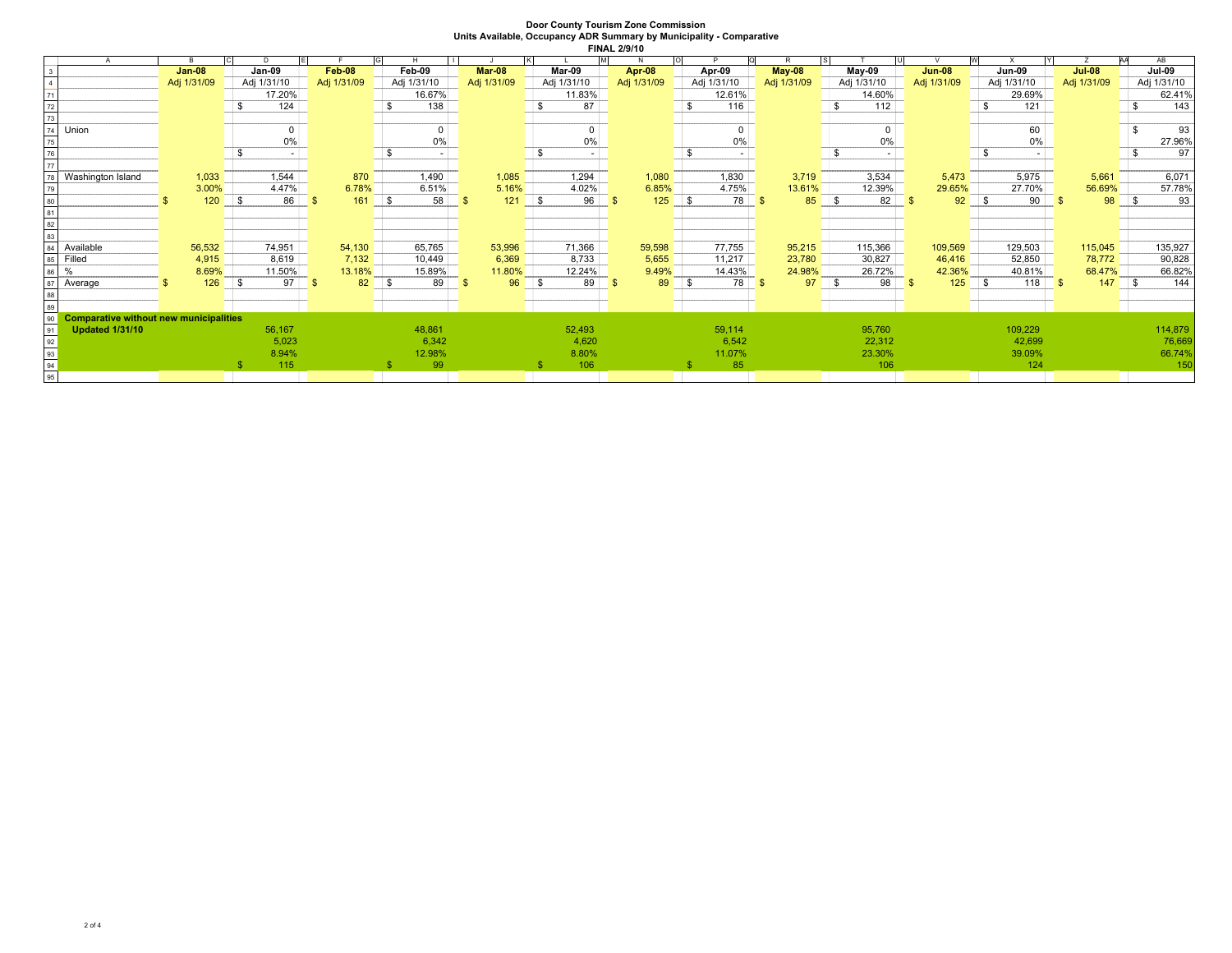|                | A<br>А                |               | AD<br>AE    | AF<br>AG                       | AH                   | AJ<br>AK                       | AM<br>AL              | AN<br>AO     | AP<br>AC                   | AR<br>AS         | AT                        | AV<br>AU                       | AW |
|----------------|-----------------------|---------------|-------------|--------------------------------|----------------------|--------------------------------|-----------------------|--------------|----------------------------|------------------|---------------------------|--------------------------------|----|
|                |                       |               |             |                                |                      |                                |                       |              |                            |                  |                           |                                |    |
| $\overline{2}$ |                       |               |             |                                |                      |                                |                       |              |                            |                  |                           |                                |    |
|                |                       |               |             |                                |                      |                                |                       |              |                            |                  |                           |                                |    |
| 3              |                       |               | Aug 08      | Aug-09                         | Sep 08               | Sep-09                         | <b>Oct 08</b>         | Oct-09       | <b>Nov-08</b>              | <b>Nov-09</b>    | <b>Dec</b> 08             | Dec-09                         |    |
| $\overline{4}$ |                       |               | Adj 1/31/09 | Adj 1/31/10                    | Adj 1/31/09          | Adj 1/31/10                    | Adj 1/31/09           | Adj 1/31/10  | Adj 1/31/09                | Adj 1/31/10      | $1 - 31 - 09$             | $1 - 31 - 10$                  |    |
| 5              |                       |               |             |                                |                      |                                |                       |              |                            |                  |                           |                                |    |
| 6              | <b>Baileys Harbor</b> |               | 10,155      | 9,659                          | 9,476                | 9,448                          | 9,082                 | 9,585        | 4,332                      | 4,347            | 4,271                     | 4,237                          |    |
|                |                       |               | 71.09%      | 68.19%                         | 38.48%               | 41.93%                         | 37.43%                | 35.22%       | 10.06%                     | 12.63%           | 7.42%                     | 8.61%                          |    |
|                |                       | \$            | 151         | \$<br>163                      | $\sqrt{3}$<br>134    | \$<br>143                      | 142<br>$\mathfrak{s}$ | \$<br>152    | $\mathbf{s}$<br>126        | l s<br>115       | $\mathbf{\hat{s}}$<br>104 | \$<br>95                       |    |
| 9              |                       |               |             |                                |                      |                                |                       |              |                            |                  |                           |                                |    |
|                |                       |               |             |                                |                      |                                |                       |              |                            |                  |                           |                                |    |
| 10             | <b>Brussels</b>       |               |             | 0                              |                      | 0                              |                       | 0            |                            | $\mathbf 0$      |                           | 0                              |    |
|                |                       |               |             | 0.00%                          |                      | 0.00%                          |                       | 0.00%        |                            | 0.00%            |                           | 0.00%                          |    |
|                |                       |               |             | \$                             |                      | \$                             |                       | \$           |                            | \$               |                           | \$                             |    |
|                |                       |               |             |                                |                      |                                |                       |              |                            |                  |                           |                                |    |
|                | Clay Banks            |               |             | 62                             |                      | 31                             |                       | 31           |                            | 0                |                           | 31                             |    |
| 15             |                       |               |             | 96.77%                         |                      | 77.42%                         |                       | 29.03%       |                            | 0.00%            |                           | 0.00%                          |    |
|                |                       |               |             | 203<br>\$                      |                      | \$<br>166                      |                       | 92<br>\$     |                            | \$               |                           | \$                             |    |
| 16             |                       |               |             |                                |                      |                                |                       |              |                            |                  |                           |                                |    |
| 17             |                       |               |             |                                |                      |                                |                       |              |                            |                  |                           |                                |    |
| 18             | Egg Harbor-Town       |               | 10,998      | 11,465                         | 11,036               | 10,927                         | 12,037                | 10,870       | 9,436                      | 8,437            | 9,883                     | 8,696                          |    |
| 19             |                       |               | 61.22%      | 55.14%                         | 35.25%               | 37.83%                         | 43.77%                | 39.19%       | 15.71%                     | 9.35%            | 9.30%                     | 5.63%                          |    |
| 20             |                       | \$            | 171         | \$<br>169                      | $\sqrt{3}$<br>144    | \$<br>140                      | $\sqrt{3}$<br>124     | \$<br>141    | $\mathbf{\$}$<br>60        | $\sqrt{S}$<br>83 | 49<br>$\sqrt{3}$          | \$<br>96                       |    |
| 21             |                       |               |             |                                |                      |                                |                       |              |                            |                  |                           |                                |    |
| 22             | Egg Harbor - Village  |               | 13,158      | 11,462                         | 12,713               | 10,940                         | 12,465                | 10,156       | 4,940                      | 4,870            | 4,880                     | 4,258                          |    |
| 23             |                       |               | 72.28%      | 69.16%                         | 42.19%               | 52.64%                         | 45.09%                | 64.36%       | 18.83%                     | 19.03%           | 13.98%                    | 13.43%                         |    |
|                |                       | \$            |             |                                |                      |                                |                       |              |                            |                  |                           |                                |    |
| 24             |                       |               | 149         | \$<br>160                      | $\sqrt{3}$<br>128    | \$<br>130                      | $\sqrt{3}$<br>132     | \$<br>107    | $\mathbf{\$}$<br>111       | \$<br>113        | 70<br>$\sqrt{3}$          | \$<br>64                       |    |
| 25             |                       |               |             |                                |                      |                                |                       |              |                            |                  |                           |                                |    |
| 26             | Ephraim               |               | 15,217      | 15,539                         | 14,693               | 15,127                         | 13,741                | 14,353       | 6,423                      | 7,258            | 6,329                     | 6,619                          |    |
| 27             |                       |               | 79.89%      | 76.14%                         | 48.67%               | 53.75%                         | 54.90%                | 51.17%       | 16.55%                     | 13.53%           | 10.73%                    | 8.90%                          |    |
| 28             |                       |               | 147         | \$<br>153                      | $\sqrt{3}$<br>134    | \$<br>131                      | $\sqrt{3}$<br>132     | \$<br>137    | $\mathbf{s}$<br>114        | 117<br>1\$       | 76<br>$\mathbf{s}$        | \$<br>73                       |    |
| 29             |                       |               |             |                                |                      |                                |                       |              |                            |                  |                           |                                |    |
| 30             | Forestville - Town    |               |             | 0                              |                      | 0                              |                       | 0            |                            | 0                |                           | 0                              |    |
|                |                       |               |             |                                |                      |                                |                       |              |                            |                  |                           |                                |    |
|                |                       |               |             | $0.00\%$                       |                      | 0.00%                          |                       | 0.00%        |                            | 0.00%            |                           | 0.00%                          |    |
| 32             |                       |               |             | \$<br>$\overline{\phantom{a}}$ |                      | \$<br>$\overline{\phantom{a}}$ |                       | \$<br>$\sim$ |                            | \$               |                           | \$<br>$\overline{\phantom{a}}$ |    |
| 33             |                       |               |             |                                |                      |                                |                       |              |                            |                  |                           |                                |    |
| 34             | Forestville - Village |               |             | 0                              |                      | 0 <sup>1</sup>                 |                       | 0            |                            | 0                |                           | $\mathbf 0$                    |    |
| 35             |                       |               |             | 0.00%                          |                      | 0.00%                          |                       | 0.00%        |                            | 0.00%            |                           | 0.00%                          |    |
| 36             |                       |               |             | \$<br>$\overline{\phantom{a}}$ |                      | \$<br>$\sim$                   |                       | \$<br>٠      |                            | \$               |                           | \$<br>$\overline{\phantom{a}}$ |    |
| 37             |                       |               |             |                                |                      |                                |                       |              |                            |                  |                           |                                |    |
|                |                       |               |             |                                |                      |                                |                       |              |                            |                  |                           |                                |    |
| 38             | Gardner               |               | 1,425       | 1,635                          | 1,350                | 1,705                          | 711                   | 1,732        | 170                        | 900              | 93                        | 806                            |    |
| 39             |                       |               | 60.07%      | 45.44%                         | 29.85%               | 22.64%                         | 13.22%                | 21.88%       | 1.76%                      | 12.00%           |                           | 10.67%                         |    |
| 40             |                       |               | 97          | \$<br>109                      | $\mathbf{\$}$<br>91  | \$<br>115                      | $\sqrt{3}$<br>77      | \$<br>111    | $\mathbf{s}$<br>185        | 92<br><b>S</b>   | -\$                       | 90<br>\$                       |    |
| 41             |                       |               |             |                                |                      |                                |                       |              |                            |                  |                           |                                |    |
| 42             | Gibraltar             |               | 16,445      | 16,080                         | 15,920               | 15,120                         | 15,755                | 15,082       | 10,362                     | 6,357            | 9,506                     | 5,762                          |    |
| 43             |                       |               | 76.16%      | 76.84%                         | 53.07%               | 61.77%                         | 52.69%                | 53.70%       | 16.67%                     | 20.72%           | 12.49%                    | 18.62%                         |    |
| 44             |                       | \$            | 152         | 159<br>\$                      | $\mathbf{\$}$<br>135 | 126<br>\$                      | $\sqrt{3}$<br>139     | \$<br>140    | $\mathbf{s}$<br>114        | \$<br>144        | 120<br>$\mathbf{\$}$      | 117<br>\$                      |    |
| 45             |                       |               |             |                                |                      |                                |                       |              |                            |                  |                           |                                |    |
|                |                       |               |             |                                |                      |                                |                       |              |                            |                  |                           | 901                            |    |
| 46             | Jacksonport           |               | 2,833       | 3,106                          | 2,572                | 2,863                          | 2,363                 | 2,691        | 840                        | 925              | 826                       |                                |    |
| 47             |                       |               | 64.95%      | 63.30%                         | 30.17%               | 33.46%                         | 28.48%                | 29.54%       | 14.52%                     | 13.08%           | 7.99%                     | 7.10%                          |    |
| 48             |                       | \$            | 169         | 165<br>\$                      | \$<br>122            | \$<br>119                      | 97<br>$\sqrt{3}$      | \$<br>106    | $\mathbf{s}$<br>60         | 74<br>\$         | 128<br>$\mathbf{\$}$      | 179<br>\$                      |    |
| 49             |                       |               |             |                                |                      |                                |                       |              |                            |                  |                           |                                |    |
| 50             | <b>Liberty Grove</b>  |               | 12,270      | 12,954                         | 12,027               | 12,267                         | 11,093                | 12,399       | 3,626                      | 5,027            | 3,320                     | 4,418                          |    |
| 51             |                       |               | 58.36%      | 54.45%                         | 30.02%               | 35.48%                         | 37.31%                | 34.39%       | 11.36%                     | 6.66%            | 5.90%                     | 5.95%                          |    |
| 52             |                       | \$            | 142         | 148<br>\$                      | $\mathbf{\$}$<br>113 | 107<br>\$                      | 120<br>$\sqrt{3}$     | 119<br>\$    | 121<br>\$                  | 135<br>\$        | 142<br>$\mathbb{S}$       | 122<br>\$                      |    |
| 53             |                       |               |             |                                |                      |                                |                       |              |                            |                  |                           |                                |    |
| 54             | Nasewaupee            |               | 1,918       | 3,860                          | 1,975                | 2,825                          | 1,968                 | 2,337        | 1,130                      | 1,890            | 434                       | 1,612                          |    |
|                |                       |               |             |                                |                      |                                |                       |              |                            |                  |                           |                                |    |
| 55             |                       |               | 76.59%      | 54.92%                         | 31.85%               | 33.66%                         | 29.93%                | 28.75%       | 5.13%                      | 4.23%            | 1.15%                     | 5.96%                          |    |
| 56             |                       | \$            | 138         | 129<br>\$                      | $\sqrt{3}$<br>119    | \$<br>96                       | $\sqrt{3}$<br>118     | \$<br>92     | $\mathbf{\$}$<br>146       | <b>S</b><br>41   | $\mathbf{\$}$<br>134      | 38<br>\$                       |    |
| 57             |                       |               |             |                                |                      |                                |                       |              |                            |                  |                           |                                |    |
| 58             | Sevastopol            |               | 7,025       | 7,550                          | 6,767                | 7,044                          | 6,617                 | 6,985        | 5,672                      | 5,564            | 5,460                     | 4,452                          |    |
| 59             |                       |               | 67.25%      | 58.00%                         | 42.20%               | 39.10%                         | 43.98%                | 39.60%       | 16.75%                     | 16.80%           | 8.08%                     | 13.95%                         |    |
| 60             |                       | \$            | 184         | 212<br>\$                      | 153<br>$\sqrt{3}$    | 148<br>\$                      | $\sqrt{3}$<br>141     | \$<br>139    | 127<br>\$                  | \$<br>127        | 114<br>$\mathfrak{s}$     | 101<br>\$                      |    |
| 61             |                       |               |             |                                |                      |                                |                       |              |                            |                  |                           |                                |    |
|                |                       |               | 15,260      |                                |                      |                                | 15,021                |              |                            |                  | 8,729                     |                                |    |
| 62             | Sister Bay            |               |             | 15,426                         | 14,765               | 14,723                         |                       | 15,299       | 10,134                     | 9,293            |                           | 8,832                          |    |
| 63             |                       |               | 77.55%      | 70.34%                         | 45.73%               | 50.11%                         | 53.78%                | 48.21%       | 13.13%                     | 14.72%           | 12.84%                    | 13.99%                         |    |
| 64             |                       | $\frac{1}{2}$ | 155         | 167<br>\$                      | 135                  | \$<br>128                      | 130<br>$\sqrt{3}$     | \$<br>135    | $128$ \$<br>$\mathfrak{s}$ | 118              | 82<br>$\sqrt{3}$          | \$<br>59                       |    |
| 65             |                       |               |             |                                |                      |                                |                       |              |                            |                  |                           |                                |    |
| 66             | Sturgeon Bay - City   |               |             | 20,175                         |                      | 19,518                         |                       | 20,101       |                            | 19,083           | 1,196                     | 19,267<br>\$                   |    |
| 67             |                       |               |             | 65.34%                         |                      | 53.27%                         |                       | 55.60%       |                            | 21.02%           | 5.02%                     | 19.01%                         |    |
| 68             |                       |               |             | \$<br>109                      |                      | \$<br>97                       |                       | \$<br>97     |                            | \$<br>72         | 58 \$<br>$\mathfrak{s}$   | 61                             |    |
|                |                       |               |             |                                |                      |                                |                       |              |                            |                  |                           |                                |    |
| 69             |                       |               |             |                                |                      |                                |                       |              |                            |                  |                           |                                |    |
| $70\,$         | Sturgeon Bay - Town   |               |             | 907                            |                      | 810                            |                       | 518          |                            | 285              |                           | \$<br>278                      |    |